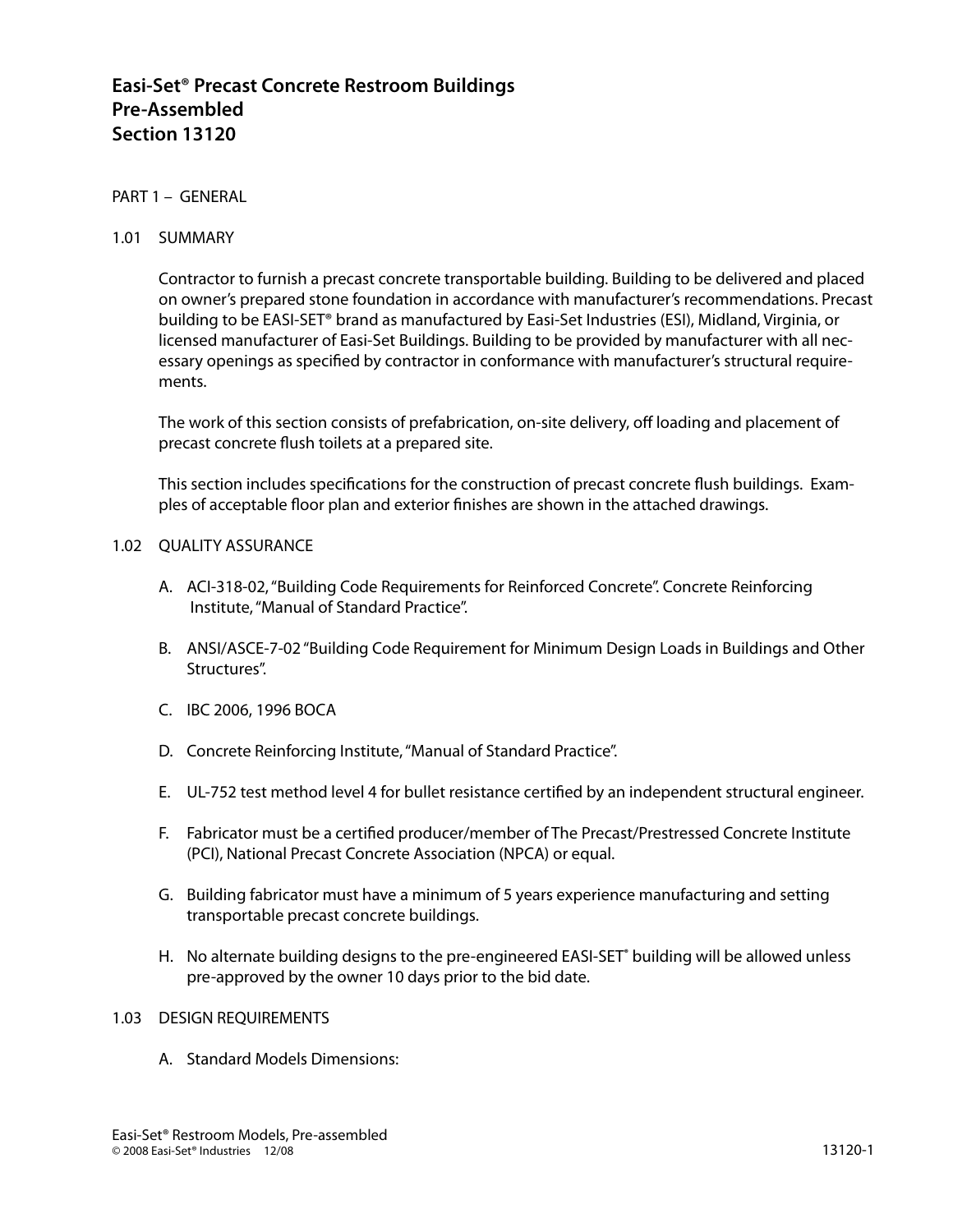Model 1012: exterior - 10' x 12' x 8'-8", interior: 9'-6" x 11'-6" x 8'-0" Model 1216: exterior - 12' x 16' x 8'-8", interior: 11'-6" x 15'-6" x 8'-0" Model 1220: exterior: 12' x 20' x 8'-8", interior: 11'-6" x 19'-6" x 8'-0"

- B. Design Loads:
	- 1. Seismic load performance category 'C', Exposure Group III
	- 2. Standard Live Roof Load 60 PSF
	- 3. Standard Floor Load 250 PSF
	- 4. Standard Wind Loading 130 MPH
- C. Sloped Roof: Roof panel shall slope ½" from front to back in 10 foot direction. The roof shall extend a minimum of 2  $\frac{1}{2}$  beyond the wall panel on each side and have a turndown design which extends ½" below the top edge of the wall panels to prevent water migration into the building along top of wall panels. Roof shall also have an integral architectural ribbed edge.
- D. Gabled Roof (Option): Roof panel shall slope approximately 24" from left to right or front to back in the short-sided direction. The roof shall extend a minimum of 6" beyond the wall panel all around. An optional turndown feature is available where the design extends  $\frac{1}{2}$ " below the top edge of the wall panels to further prevent water migration into the building along top of wall panels. Only available with broom finish or top surface applied finishes. Roof shall also have an integral architectural ribbed edge.
- E. Roof, floor, and wall panels must each be produced as single component monolithic panels. No roof, floor, or vertical wall joints will be allowed, except at corners. Wall panels shall be set on top of floor panel.
- F. Floor panel must have  $\frac{1}{2}$ " step-down around the entire perimeter to prevent water migration into the building along the bottom of wall panels.
- G. Plumbing shall be designed in accordance with the International Plumbing Code.
- H. Electrical system shall be designed in accordance with the International Electric Code.
- I. Accessibility Prefabricated flush toilet buildings shall conform to the requirements of the "Uniform Federal Accessibility Standards" (UFAS) and the "Americans with Disabilities Act Accessibility Guidelines" (ADAAG). Buildings shall have full 60-inch turning diameter in each interior and entry area.

## 1.04 SUBMITTALS

A. Engineering calculations that are designed and sealed by a professional engineer, licensed to practice in the state where the project is located, shall be submitted for approval.

PART 2 – PRODUCTS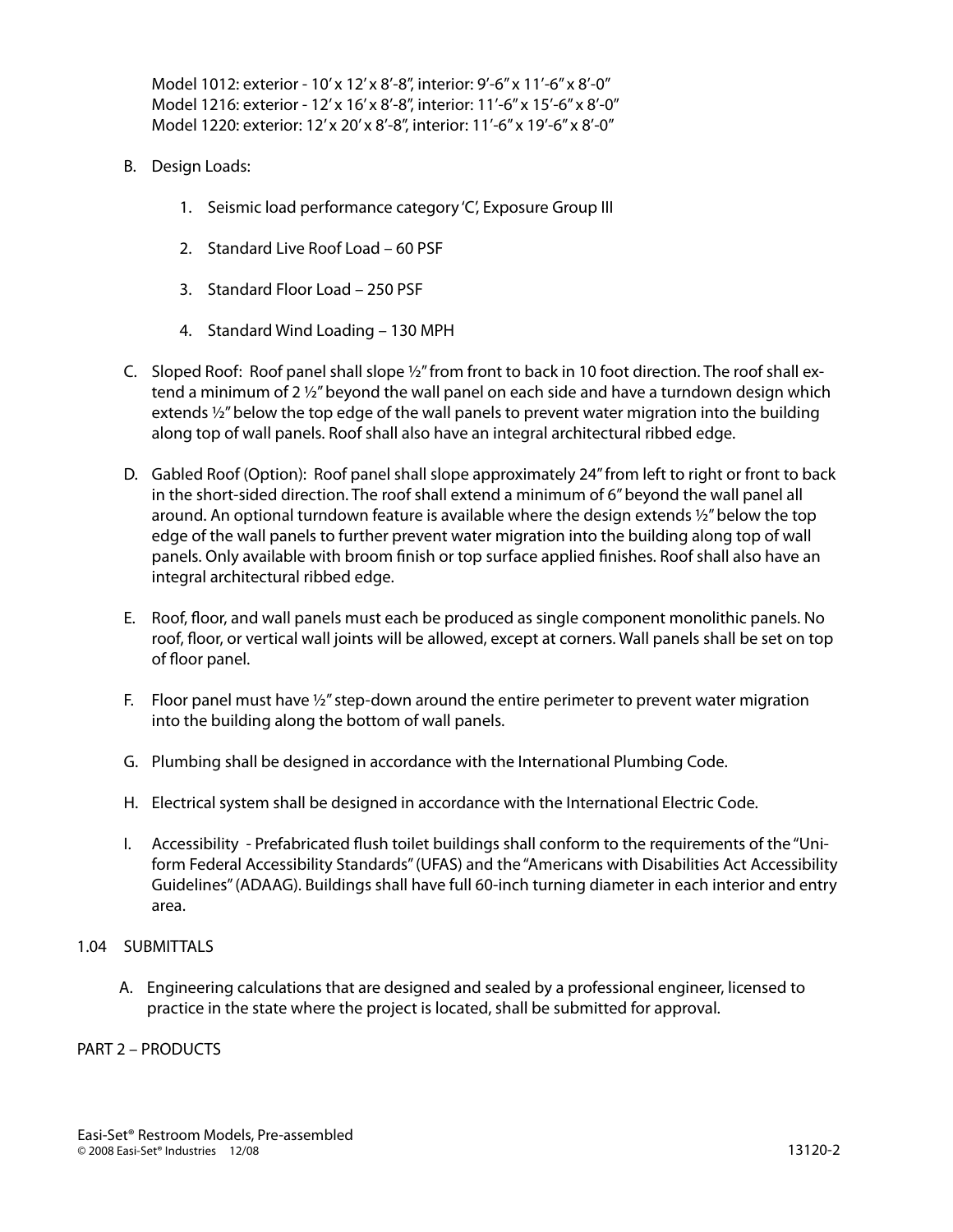## 2.01 MATERIALS

- A. Concrete: Steel-reinforced, 5000 PSI minimum 28-day compressive strength, air-entrained (ASTM C260).
- B. Reinforcing Steel: ASTM A615, grade 60 unless otherwise specified.
- C. Post-tensioning Strand: 41K Polystrand CP50, .50, 270 KSI, 7-wire strand, enclosed within a greased plastic sheath, (ASTM A416). Roof and floor to be each post-tensioned by a single, continuous tendon. Said tendon shall form a substantially rectangular configuration having gently curving corners wherein the positioning of the cable member results in a pattern of one or more loops and a bisecting of the loop(s). The cable member starts from one corner of the concrete building panel, forms a gentle perimeter loop(s) returning to a point where the cable member entered the concrete building panel. The tendon then turns 90 degrees and follows the cable member(s) to a point midway along the "Y" axis of the concrete building panel and then turns 90 degrees along the "X" axis of the concrete building panel. This bisects the concrete building panel and crosses the opposite parallel portion of the cable member and exits from an adjacent side of the concrete building panel.
	- 1. If post-tensioning is not used in the roof panel, the following guidelines must be followed to ensure a watertight roof design.
		- a. The entire precast concrete roof panel surface must be cleaned and primed with a material that prepares the concrete surface for proper adherence to the coating material.
		- b. The entire precast concrete roof panel surface shall be sealed with a .045 EPDM continuous membrane cemented to the concrete with a compound designed for this purpose.
- D. Caulking: Joint between building and floor slab shall be caulked on the exterior and interior surface of the joints. Caulking shall be SIKAFLEX-1A elastic sealant or equal. Exterior caulk joint to be  $3/8$ " x  $3/8$ " square so that sides of joint are parallel for correct caulk adhesion. Back of joint to be taped with bond breaking tape to ensure adhesion of caulk to parallel sides of joint and not the back.
- E. Vents: Two screened aluminum vents to be cast in rear wall. Vents shall be SUNVENT #164FL or equal.
- F. Panel Connections: All panels shall be securely fastened together with  $\frac{3}{8}$ " thick steel brackets. Steel is to be of structural quality, hot-rolled carbon complying with ASTM A283, Grade C and hot dipped galvanized after fabrication. All fasteners to be  $\frac{1}{2}$  diameter bolts complying with ASTM A307 for low-carbon steel bolts. Cast-in anchors used for panel connections to be Dayton-Superior #F-63, or equal. All inserts for corner connections must be secured directly to form before casting panels. No floating-in of connection inserts shall be allowed.

## 2.02 ACCESSORIES

A. Doors and Frames: Shall comply with Steel Door Institute "Recommended Specifications for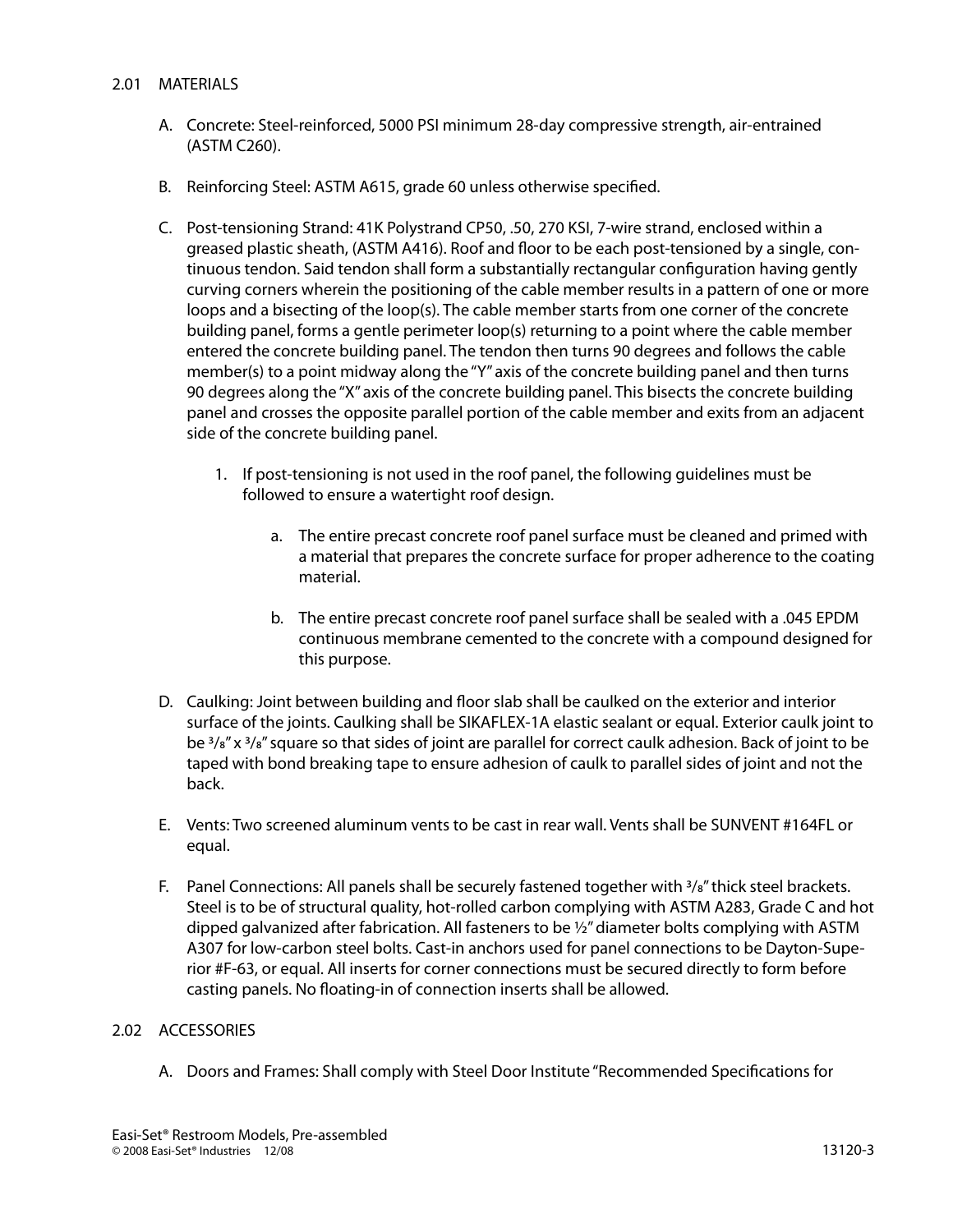Standard Steel Doors and Frames" (SDI-100) and as herein specified. The buildings shall be equipped with double  $3'-0''$  x  $6'-8''$  x  $1<sup>-3</sup>/<sub>4</sub>''$ , 18-gauge galvanized/insulated Dominion Imperial right hand reverse metal doors with 16-gauge galvanized frames. Doors and frames shall be bonderized and painted one coat of rust inhibitive primer and one finish coat of enamel paint; color shall be Yorktown Brown unless otherwise specified.

- B. Door Hardware:
	- 1. Handle: Lindstrom stainless steel, 8-½" x 2" or equal.
	- 2. Hinges: PB-31/NRP/26D 4  $\frac{1}{2}$ " x 4  $\frac{1}{2}$ " (chrome-plated with non-removable hinge pins), 3 per door or equal.
	- 3. Lock Set: PDQ Industries KR116 32D (stainless steel finish) or equal.
	- 4. Surface Bolt, Upper: Cal-Royal 045901426D (satin chrome finish) or equal.
	- 5. Surface Bolt, Lower: Cal-Royal 045901426D (satin chrome finish) or equal.
	- 6. Astragal: A4441/68R or equal.
	- 7. Threshold: National Guard 897V60 raised interior, extruded aluminum threshold with neoprene seal or equal.
	- 8. Door Holder: Glynn-Johnson 904H US32D (stainless steel finish), overhead slide type surface mounted door holder or equal.
	- 9. Drip Cap: National Guard 15D72 or equal.
	- 10. Door Stop: Ives 445B26D (Inactive leaf only) or equal.

## 2.03 FINISHES

- A. Interior of Building: Smooth steel form finish on all interior panel surfaces.
- B. Exterior of Building: Architectural precast concrete brick finish: Finish must be imprinted in top face of panel while in form using an open grid impression tool similar to EASI-BRICK™. Finished brick size shall be  $2\frac{3}{8}$ " x 7  $\frac{5}{8}$ " with vertical steel float or light broom finish. Joints between each brick must be  $\frac{3}{8}$ " wide x  $\frac{3}{8}$ " deep. Back of joint shall be concave to simulate a hand-tooled joint. Each brick face shall be coated with the following acrylic concrete stain: 1) Cementrate by FOSROC; or, 2) Canyon Tone stain by United Coatings. Stain color shall be Brick Red unless specified otherwise. Stain shall be applied per manufacturer's recommendation. Joints shall be kept substantially free of stain to maintain a gray concrete color.
- C. Exterior of Building (Option): Additional finishes are available and will vary by local producer.

## PART 3 – EXECUTION

## 3.01 SITE PREPARATION REQUIREMENTS (**MANUFACTURER'S RECOMMENDATION**)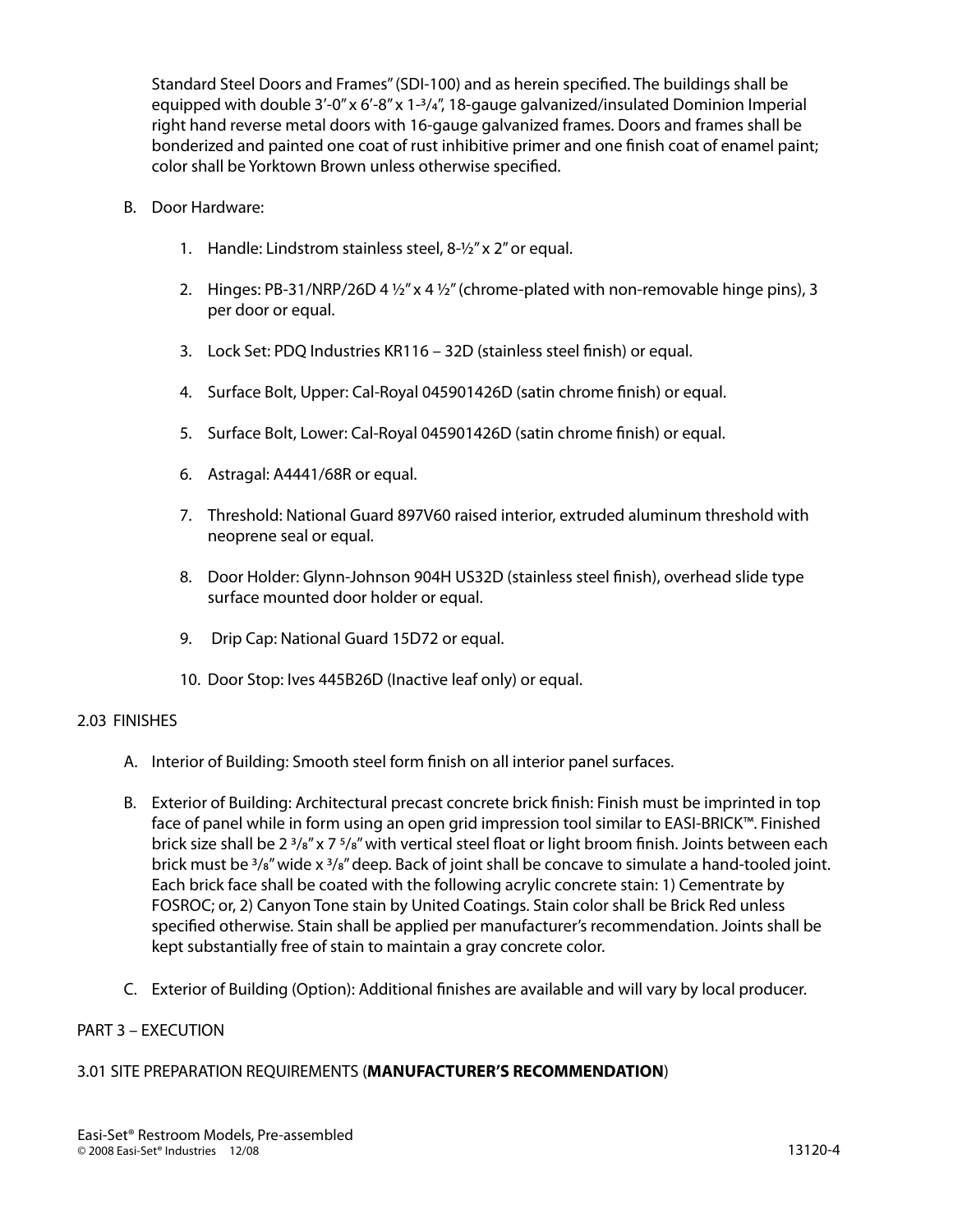- A. EASI-SET® building shall bear fully on a crushed stone base that is at least two feet larger than the length and width of building.
- B. Stone shall be a minimum of 4" thick or down to firm subgrade. The vertical soil capacity under stone shall be compacted to have minimum bearing of 1,500 pounds per square foot. Stone shall be  $\frac{3}{8}$ " or smaller and must be screeded level within  $\frac{1}{4}$ " in both directions. Stone shall be placed within a perimeter form with flat and level top edge for screeding. Forming material shall remain around stone until after the building is set.
- C. The crushed stone base shall be kept within the confines of the soil or perimeter form. Do not allow the stone base to become unconfined so that it may wash, erode, or otherwise be undermined.

*OR*

If building is placed on pavement or concrete slab, substrate below pavement or slab must have a vertical soil capacity of 1,500 pounds per square foot. Place stone or sand to 1" above highest point of area where building will be placed and at least 1'-0" wide all around the building footprint. Retain stone or sand with a perimeter form to prevent the material from washing out.

D. Provide positive drainage for the fill, concrete pad, or slab as required.

## 3.02 ACCESS

Contractor must provide a level unobstructed area large enough for a crane and a tractor-trailer to park adjacent to the pad. Crane must be able to place outriggers within 5'-0" of edge of pad and truck and crane must be able to get side by side under their own power. No overhead lines may be within 75' radius of center of pad. Firm roadbed with turns that allow 65' lowbed tractortrailer must be provided directly to site. A minimum of 24" clearance is required between this building and adjacent buildings.

## PART 4 - PLUMBING

- A. Waste and vent piping: ABS or PVC plastic.
- B. Water piping: Copper tubing Type L, hard drawn. Provide a gate or ball valve at the inlet end of the water line. Size water lines to provide proper flushing action based on a nominal water pressure of 40 psi.
- C. Provide a main shut-off valve and drain in the service area.
- D. Toilet (water closet) and seat and urinal (if provided): Type 304 stainless steel, wall hung, with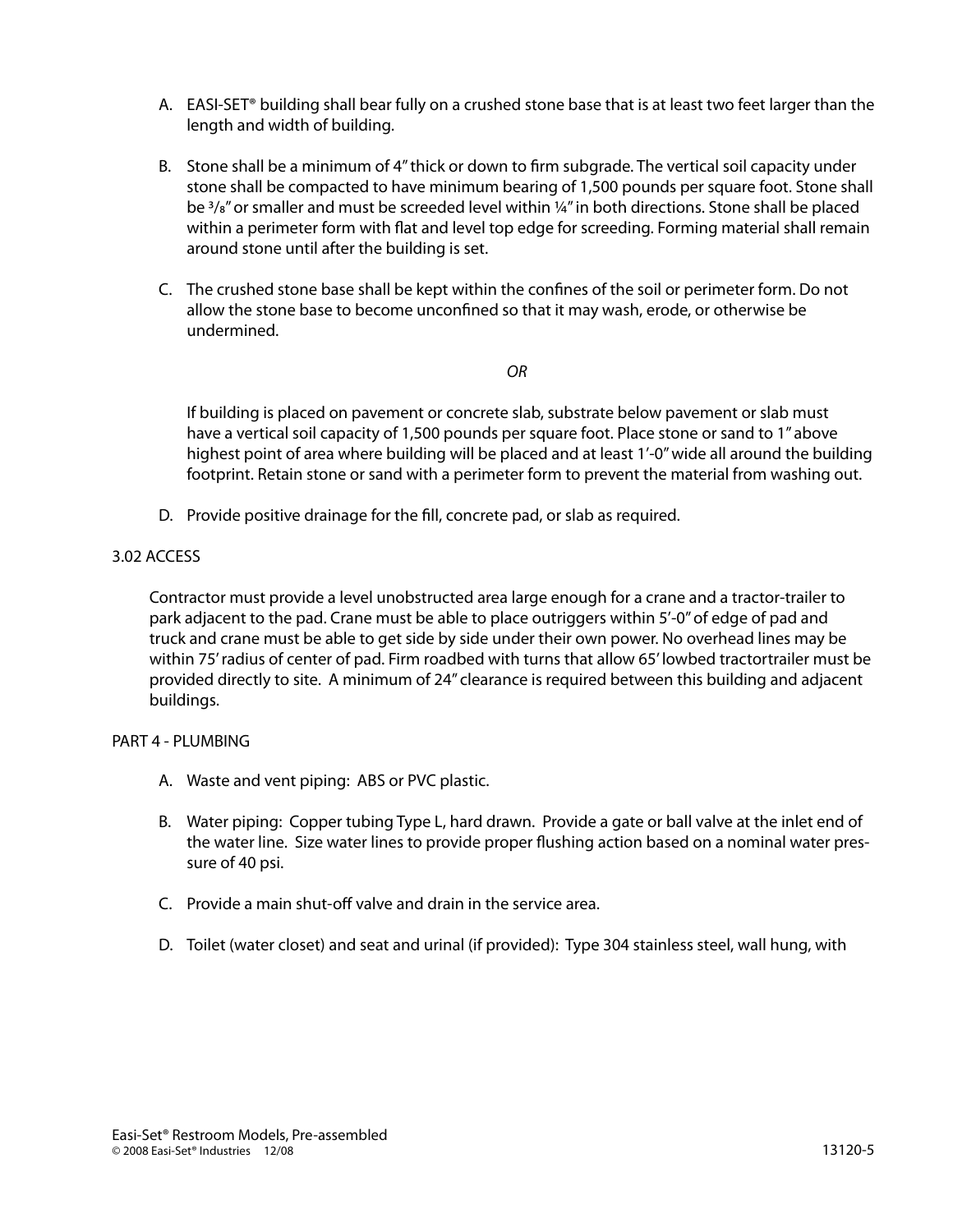siphon jet action. Provide back spud for concealed flush valve connection.

- E. Flush valve: Concealed closet flush-o-meter constructed of rough brass with water saver flow of 1.6 gallons per flush. Furnish valve with integral vacuum breaker and wall mounted push button.
- F. Lavatory: Type 304 stainless steel, 20 inches wide x 18 inches front to back x 6 inches deep.
- G. Faucet: Self-closing water set with indexed push button.
- H. Hose bib: Provide single unit in the service area.
- I. Floor drains: Provide a floor drain in each room of the toilet building.

## PART 5 - GRAB BARS

A. Stainless steel tubing, 1-1/2 inch outside diameter mounted 1-1/2 inches from wall, 18 gauge, type 304 Stainless steel concealed screw-mounting flanges, Bobrick series B-6806, 888-610-8889, or approved equal.

## PART 6 - TOILET PAPER DISPENSER

A. Bar-type toilet paper dispenser shall be constructed of stainless steel with satin finish or steel with glossy white enamel finish with neoprene sleeve, designed to hold three standard rolls of toilet paper. Holder shall not prevent the free turning of the paper rolls. The dispenser shall be manufactured by Romtec Inc., 18240 N. Bank Road, Roseburg, Oregon 97470, 541-496-3541 or approved equal.

## PART 7 - Electrical

- A. Provide a 100-amp breaker panel in the service area.
- B. Wire: Copper.
- C. Light fixtures:
	- 1. Service area: 2 each, 4-foot ceiling mounted fluorescent, switch and motion detector controlled.
	- 2. Toilet rooms: Motion detector that activates fluorescent fixtures in service area.
	- 3. Outdoor: 35-watt high-pressure sodium, cast aluminum case, rated for outdoor use, photocell activated.
	- 4. Hand dryer: Air compression type with remote motor unit. Push button switch located in cast nozzle housing with flexible hose connecting blower motor, housing and nozzle. Power input 120VAC, 7A (non-heated air).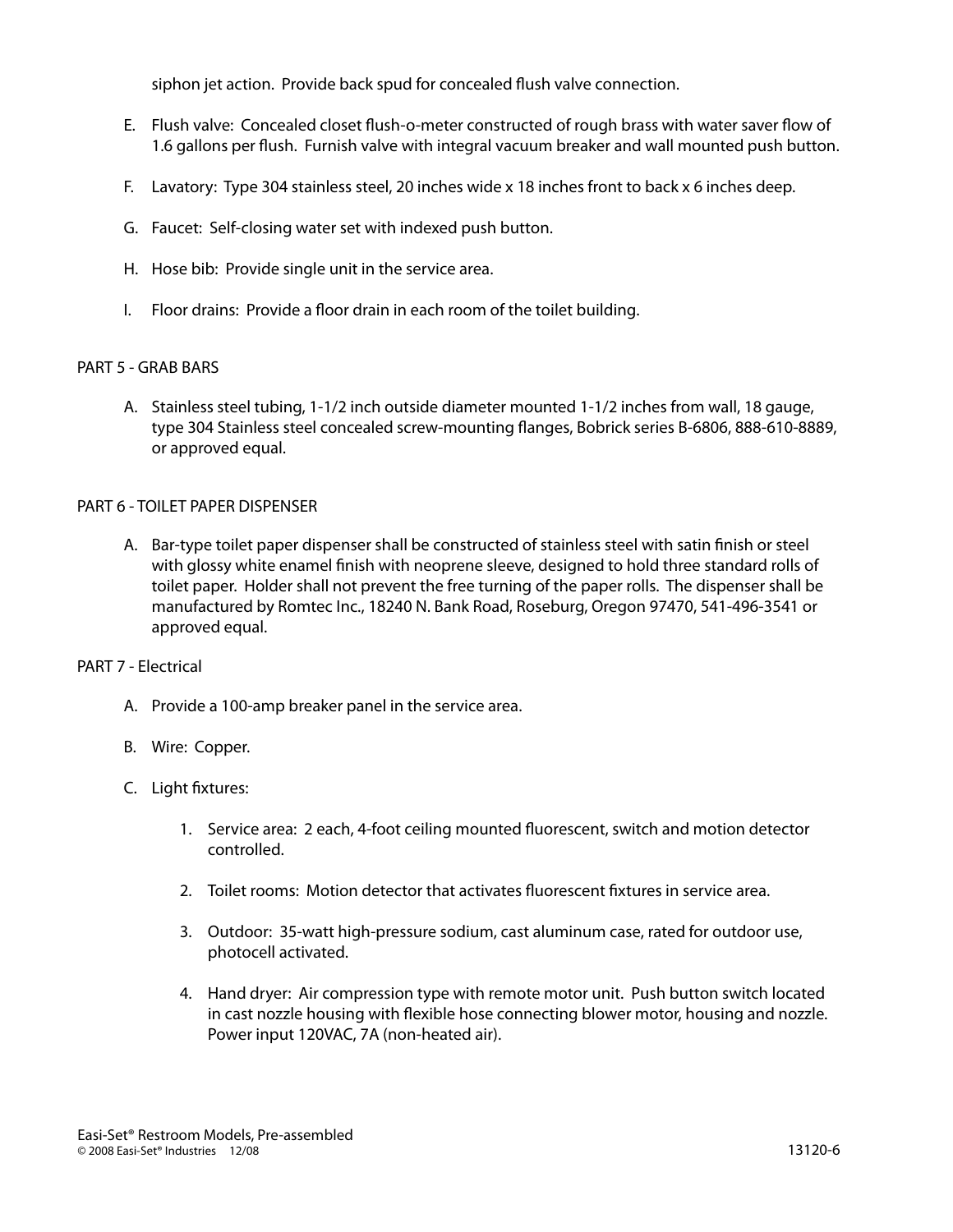#### INSTALLATION OF PRECAST CONCRETE TOILET AND UTILITY BUILDINGS

#### PART 1 – GENERAL

- A. Description
	- 1. The work of this section consists of installing precast concrete toilet and utility buildings including clearing and grubbing, excavating, backfilling, site grading and cleanup.
- B. Quality Assurance
	- 1. Ensure that water on the floor slab drains towards the door.
- C. Flush Toilet
	- 1. All plumbing and electrical connections shall be made by licensed plumbers and electricians in the state where the building is installed.
- D. Toilet Building Accessibility
	- 2. Ensure that paths within 50 feet of the toilet building are accessible and meet ADA requirements.
- E. Submittals
	- 1. Certification from supplier that bedding material meets the gradation specified.
	- 2. If blasting is required for excavation, submit blasting plan.
	- 3. Building installation manual.
- F. Delivery and Handling
	- 1. Contractor shall coordinate with the building manufacturer for the delivery and placement of the precast concrete building. Refer to Sections 13120, 13121 or 13122.
	- 2. The Ordering Unit Contracting Officer shall provide detailed directions and a map for each delivery site.
	- 3. Roads and bridges shall be rated for highway loads along the access route. The Ordering Unit Contracting Officer shall verify that the delivery site is accessible by trucks (18-wheeler) with a 48 ft. trailer. If the delivery site is inaccessible the Contractor shall coordinate with the Ordering Unit Contracting Officer for delivery. The Government will pay additional costs.
	- 4. Building shall be installed according to the manufacturer's installation instructions.

#### PART 2 – PRODUCTS

A. Soil Classification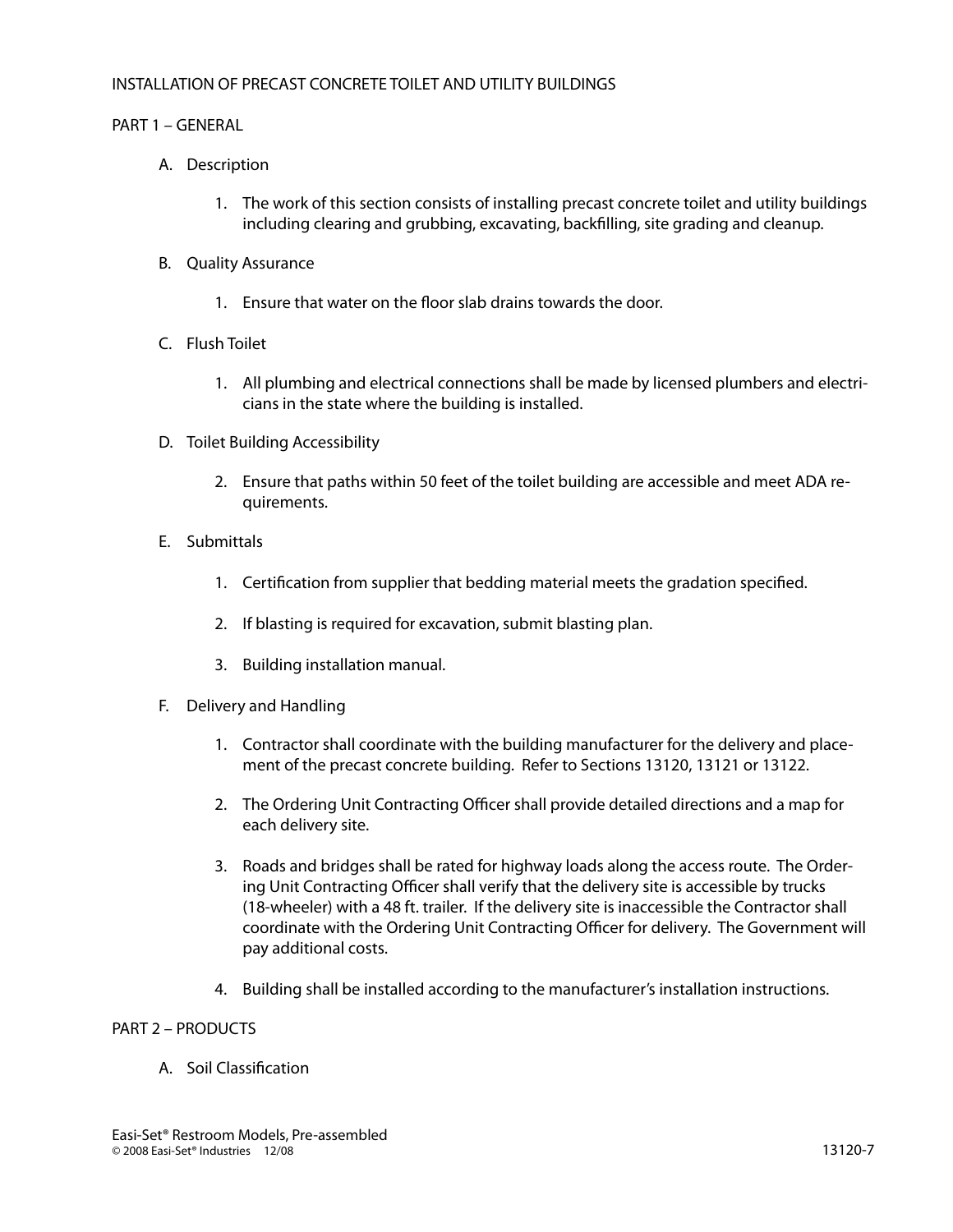- 1. Excavation shall be unclassified as to materials and shall include all materials that are encountered in the required excavation.
- B. Backfill Material
	- 1. Backfill material shall be sandy clay, sand, gravel, soft shale, or other suitable material free from brush, organic material, dirt clods, stone or boulders larger than six inches in greatest dimension or frozen material.
	- 2. Backfill within six inches of concrete shall contain no stone larger than two inches and no stone two inches or larger shall lie closer than six inches to the ground surface.
	- 3. Backfill material shall be excavated material whenever it meets specification requirements. Whenever excavated material contains less than 10 percent of oversized material, the Contractor shall remove boulders larger then 6" from the excavated material at no additional compensation and utilize it as backfill material. Whenever material meeting the specification requirements is not available from excavation, the Contractor shall import material from a designated or approved source.
- C. Select borrow
	- 1. When excavated soil does not meet the requirements for backfill, Contractor shall backfill with select borrow obtained from a source identified by the Ordering Unit Contracting Officer.
- D. Bedding material
	- 1. Bedding material shall be washed sand or 3/8" minus crushed or screened aggregate from a private or commercial source. Sand or aggregate shall be used as a leveling course beneath the concrete vault or slab.
- E. Accessible path surfacing
	- 1. The Government will provide granular surface material for placement by the Contractor within 50 feet of the building.
- F. Sealant
	- 1. For vault toilet buildings, use 100% silicone caulk, clear for vent pipe and toilet riser. GE Silicone II, 800-626-2000, or approved equal.

## PART 3 - EXECUTION

- A. Staking
	- 1. The Contractor will establish the finish floor elevation and approximate corners of the building prior to the Contractor beginning work.
- B. Clearing and Grubbing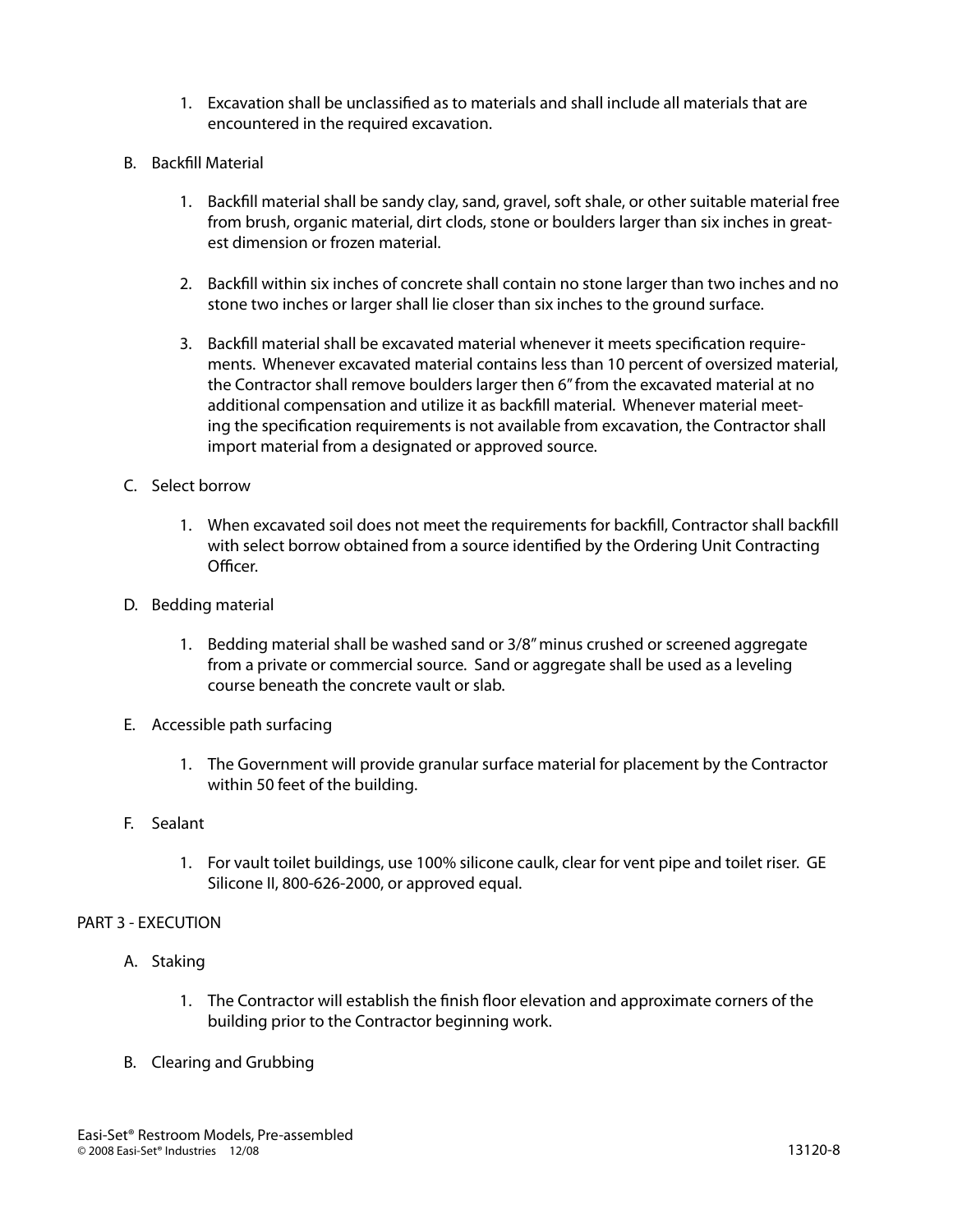- 1. Clearing and grubbing shall be confined to designated areas and only marked trees may be removed. Maximum clearing and grubbing shall be confined to an area 20 feet beyond the back and sides of the building and 30 feet in front of the building. Construction work shall disturb a minimum of the existing terrain and plant life adjacent to the cleared and grubbed area. The Contractor shall exercise care to not damage unmarked trees and shrubbery. Skinned or barked trees shall be repaired with an application of black asphalt emulsion especially formulated for such use.
- 2. Trees shall be felled within the clearing limits, usually towards the center, so as to prevent damage to the trees that are to be left standing. When necessary to prevent damage to structures, adjacent trees, property, or to minimize danger to traffic, trees shall be cut in sections from the top downward.
- 3. All trimming of trees shall be done in accordance with approved horticultural practices. Branches shall be saw cut flush with the trunk. Stumps within the clearing limit but out of the excavation area shall be cut not more than 6 inches above the ground.
- 4. Trees and limbs larger than 4 inches in diameter shall be cut in 8-foot lengths and stockpiled as directed by the Ordering Unit Contracting Officer.
- C. Topsoil
	- 1. Topsoil shall be removed from the area to be excavated and from the area where excavated material shall be piled prior to excavating. Topsoil shall be kept separate from excavated material. Topsoil shall be reused on those areas from which it came after backfilling is complete.
- D. Safety, Shoring, and Protection
	- 1. The Contractor shall meet OSHA safety rules and regulations. Walls of excavations 4' or more in depth shall be supported by bracing, shoring, or other methods, unless the walls are sloped to a safe angle from the bottom. If shored, the excavation shall be of proper dimensions to accommodate shoring and bracing, as required to keep walls from collapsing and to allow for proper installation of the work. All existing improvements, either on public or private property, shall be fully protected from damage. All supports shall be removed after construction is completed, and shall be withdrawn in a manner that will prevent the collapse of the sides of the excavation. All openings in the ground, caused by the removal of supports, shall be filled with suitable material properly compacted.
	- 2. All excavations left open overnight shall be fenced with wire or plastic mesh secured to steel posts all around the excavation.
	- 3. The bottom of the fence shall follow the contour of the ground
	- 4. Maximum spacing of the steel posts shall be 10 feet.
	- 5. Minimum height of the fence shall be 36 inches.
- E. Removal of Water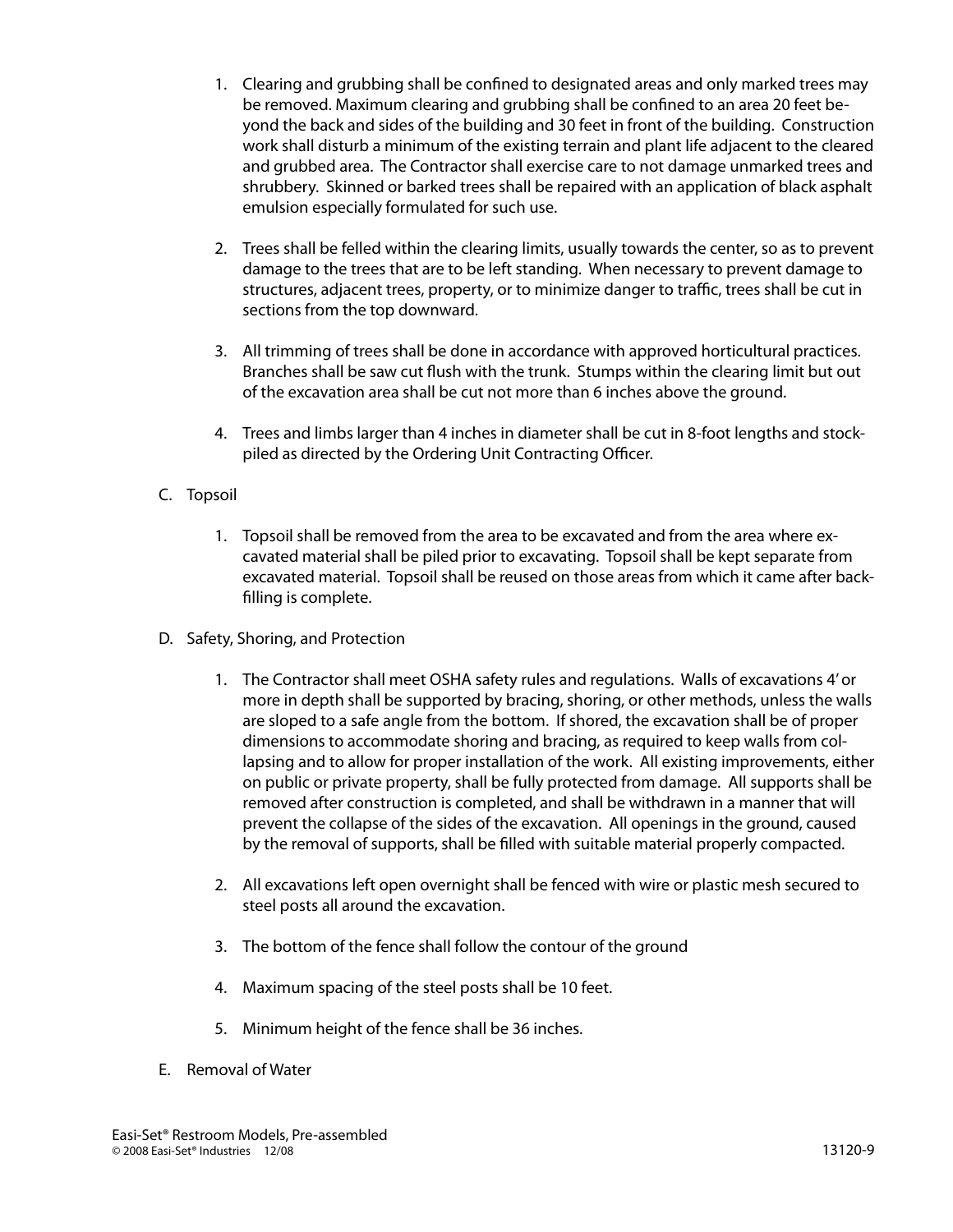- 1. The Contractor shall provide and maintain, at all times during construction, ample means and devices with which to promptly remove and properly dispose of all water entering the excavations or other parts of the work without damage to adjacent property. All excavations shall be kept free from standing water. The Contractor at his own expense shall repair any damage caused by water in the excavation.
- F. Excavation, backfill, and site grading
	- 1. Coordination with the Building Manufacturer Contractor shall coordinate with the manufacturer of the precast concrete building to accommodate installation at the time of delivery. The Contractor shall be responsible to obtain installation instructions from the manufacturer and perform the excavation, backfill, and site grading in accordance with those instructions. The excavation shall be over excavated two feet (horizontal measurement) on each side of the vault or slab to allow for compaction and minor adjustments in orientation. The Contractor must have excavation complete prior to delivery of the precast concrete building. The Contractor will be provided 1-week minimum lead-time to have the excavation work performed. Also, the Contractor must be on site at the time of delivery to perform the backfill operation as soon as the precast concrete building is in place.
- G. Excavation
	- 1. Excavation shall be performed by any method approved by the Ordering Unit Contracting Officer. Stockpile excavated material away from the excavation to facilitate crane and delivery truck access. The crane and delivery truck typically need to be side-to-side during placement.
	- 2. Compact the natural ground at the bottom of the vault excavation with a minimum of three passes with an approved whacker-type mechanical tamper.

## H. Bedding

- 1. The Contractor shall place a leveling course prior to placement of the vault or building.
- 2. Compact leveling course with one pass of an approved whacker-type mechanical tamper.
- 3. Grade leveling course so there will be no high spots in the middle.
- 4. Compact with a second pass with a tamper. Slope the top of the bedding one percent from back to front of building.
- 5. Minimum compacted leveling course for vault shall be 4 inches.
- 6. Minimum compacted leveling course for building slab shall be 6 inches.

Building Placement Refer to Section 13120, 13121 or 13122.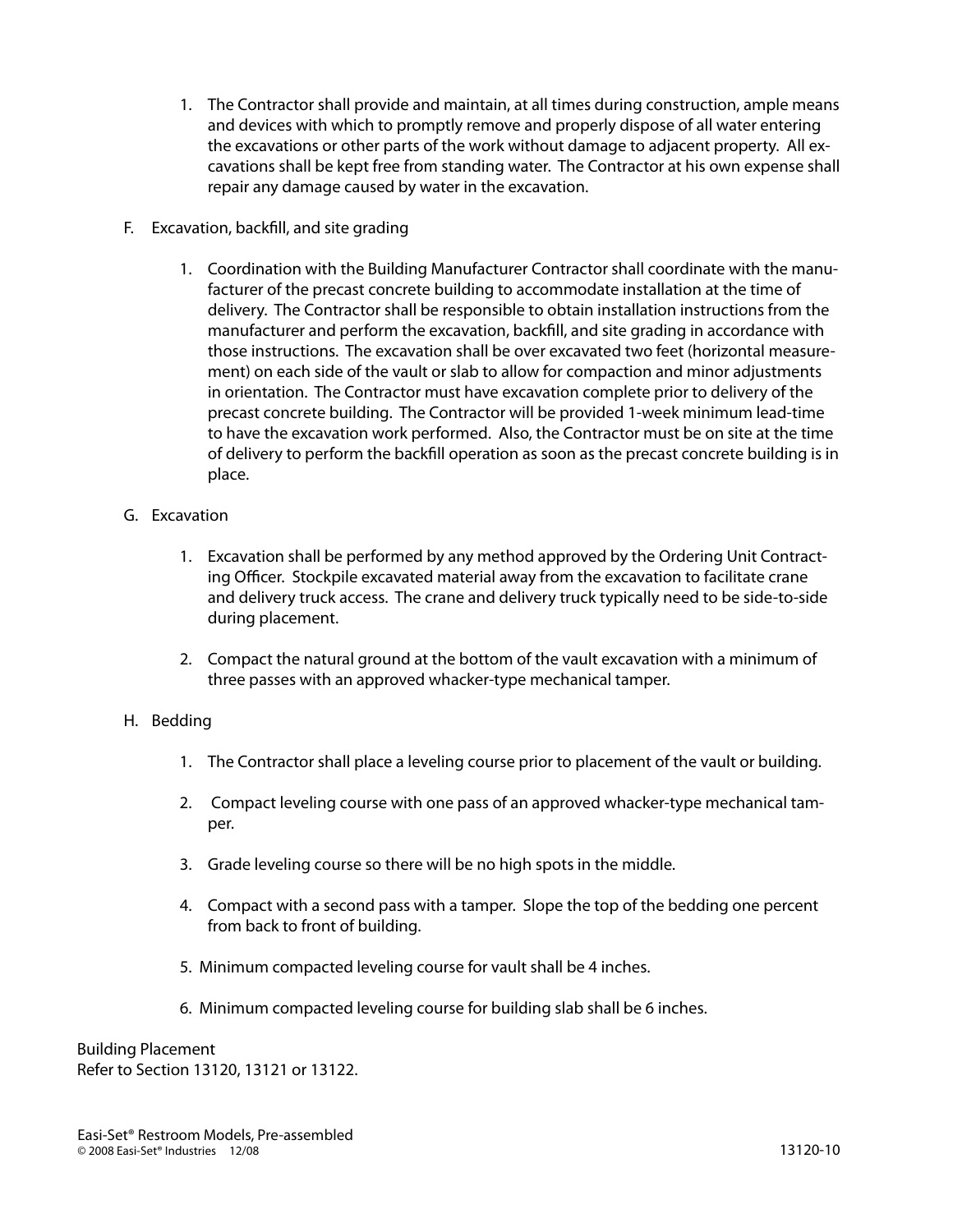- I. Backfill
	- 1. Backfill shall be permitted only after the work to be covered has been approved by the Ordering Unit Contracting Officer. Backfill shall be placed in 8" thick (loose measurement) lifts and compacted with three complete passes of an approved vibratory compactor.
- J. Start-up procedures
	- 1. Vault Toilet
		- a. Vault Preparation Add approximately 80 gallons of potable water to cover the floor of the vault(s).
	- 2. Vent Pipe Installation
		- a. Install vent pipe plumb and seal around pipe at top and underside of roof with silicone sealant.
		- b. Seal around pipe at top of slab with silicone sealant.
	- 3. Toilet Riser Installation
		- a. Apply silicone sealant between toilet riser flange and concrete floor before the riser is installed.
	- 2. Flush Toilet
		- a. Plumbing Connection Make connections to water and sewer lines in accordance with manufacturer's instructions.
		- b. Electrical Connection Make connection to electrical service in accordance with manufacturer's instructions.
- K. Finish grading
	- 1. All surfaces and slopes shall be shaped to blend with the original ground line, mounded over or smoothed off, and raked, and left in a uniform and neat condition. Stockpiled topsoil shall be smoothly distributed over disturbed areas and hand raked to blend with ground line. Final grade shall be flush with top of front slab to provide accessibility. Surface drainage shall be diverted so that it will not enter into the area.
	- 2. The surface of accessible paths within 50 feet of the building shall be compacted with 3 passes of a vibratory compactor prior to placement of Government furnished granular material. Place granular surface material and compact with 3 passes of a vibratory compactor, wetting the material between passes.
- L. Cleanup